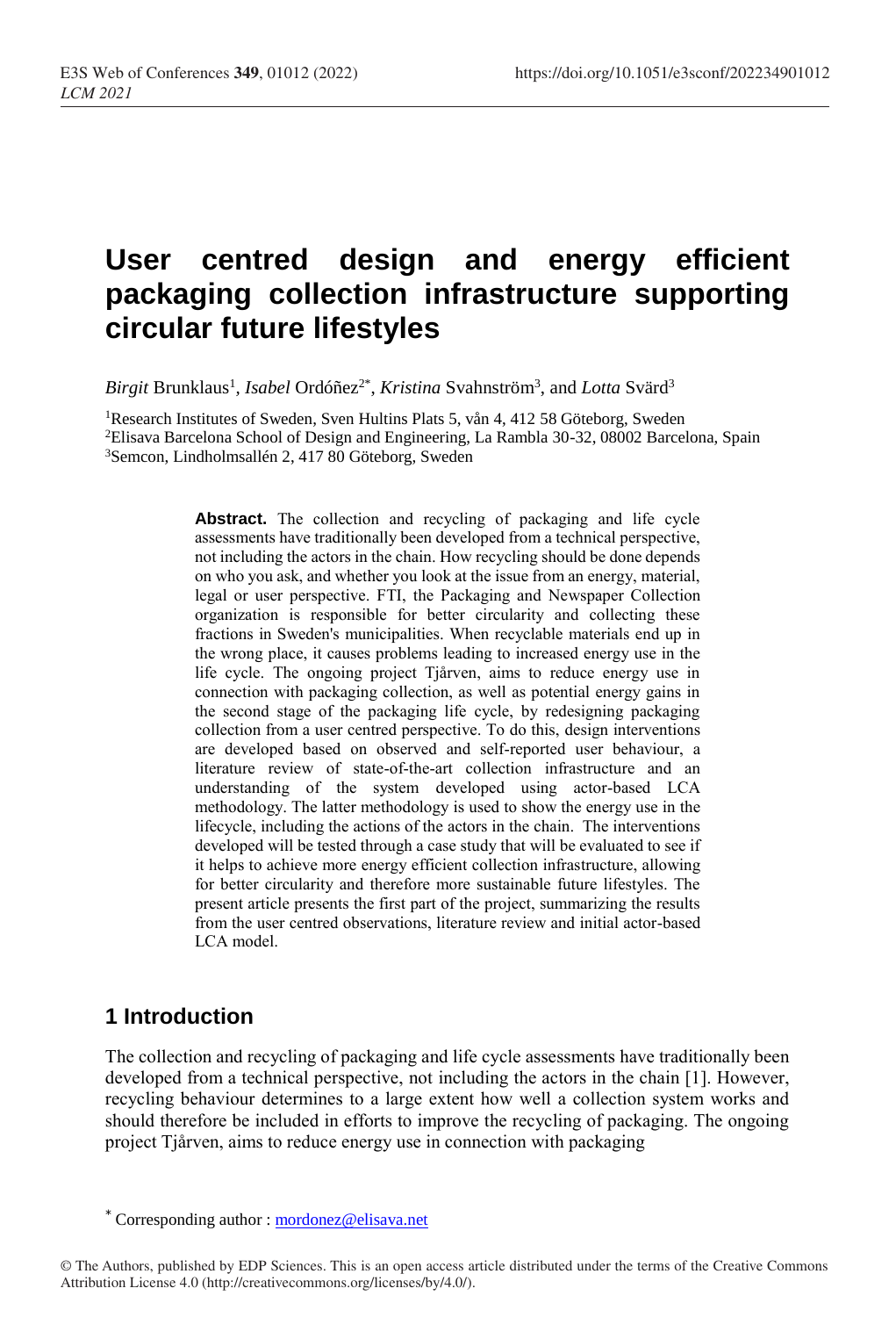collection, as well as potential energy gains in the second stage of the packaging life cycle, by redesigning packaging collection from a user centred perspective.

The Tjårven project is a collaboration between Semcon, RISE and FTI, the producer responsibility organization for packaging and newspapers in Sweden. The project started in February 2021 and has since gathered data through on-site observations, user surveys, interviews, waste characterization, a literature review [2] and local waste statistics. The collected data will be used to inform an actor-based LCA model and design interventions aimed at improving the collection of packaging waste. The interventions are to be developed and tested in selected collection stations during the fall of 2021, generating observable results from the project by early 2022. This article summarizes the main results of the project so far. On-site observations (including surveys, interviews, and cleaning shift tour) are described in section 2, the literature review in section 3 and the structure for the actor-based LCA is presented in section 4.

### **2 On-site observations**

Several FTI packaging collection stations were observed at the beginning of the project. Later on, 9 stations were selected for a deeper study. The selection was based on aspects such as placing, densely populated area, as well as stations where users could act "unseen". Three station categories were defined: **1:** Hidden in densely populated area, **2:** Placed at a shopping area and **3:** Visible, in densely populated area. In each category, three stations were chosen, two for interventions and a third to act as control group. The stations considered have at least one container of each fraction, to allow for comparisons, and are all cleaned often: 3 or 6 times/week.

#### **2.1 Surveys**

Since it is known that it is hard for people to tell how they actually do things if they get the question, we wanted to try to see if their interview answers matched with a recycling log that they filled in during the two days. The log consisted of rows where the participants filled in four values: kind of product, in what category it was sorted, in which room, and why. This was sent out to eight of the interview participants and we got response from five. This part is yet not analysed.

To see where in the process the user has issues, an emotion survey was sent out together with the log. In this survey, they got to fill in the Self-Assessment manikin (SAM) emotional scale connected to the situation at home, the path to the recycling station and the visit at the station. This was filled in at two different dates of going to the station with recycling. This survey showed that the participants in this small study felt increasingly more negative feelings at the station than at home.

#### **2.2 Interviews**

People often think that the stations are good to use, but that they are mis-used by users who dump and litter. They also have opinions about the number of containers and how often these are emptied. Other opinions are regarding the layout of the station, that it can feel cramped (if there are several who sort at the same time), and that the holes for the throw-in are too small. The condition of the stations is sometimes experienced as stale and dilapidated.

People are generally positive regarding packaging collection stations, and a lot of blame is placed on "other individuals": "Those who mess up". Opinions are divided about if the number of containers and collection intervals are adequate or not. Regarding cleaning, people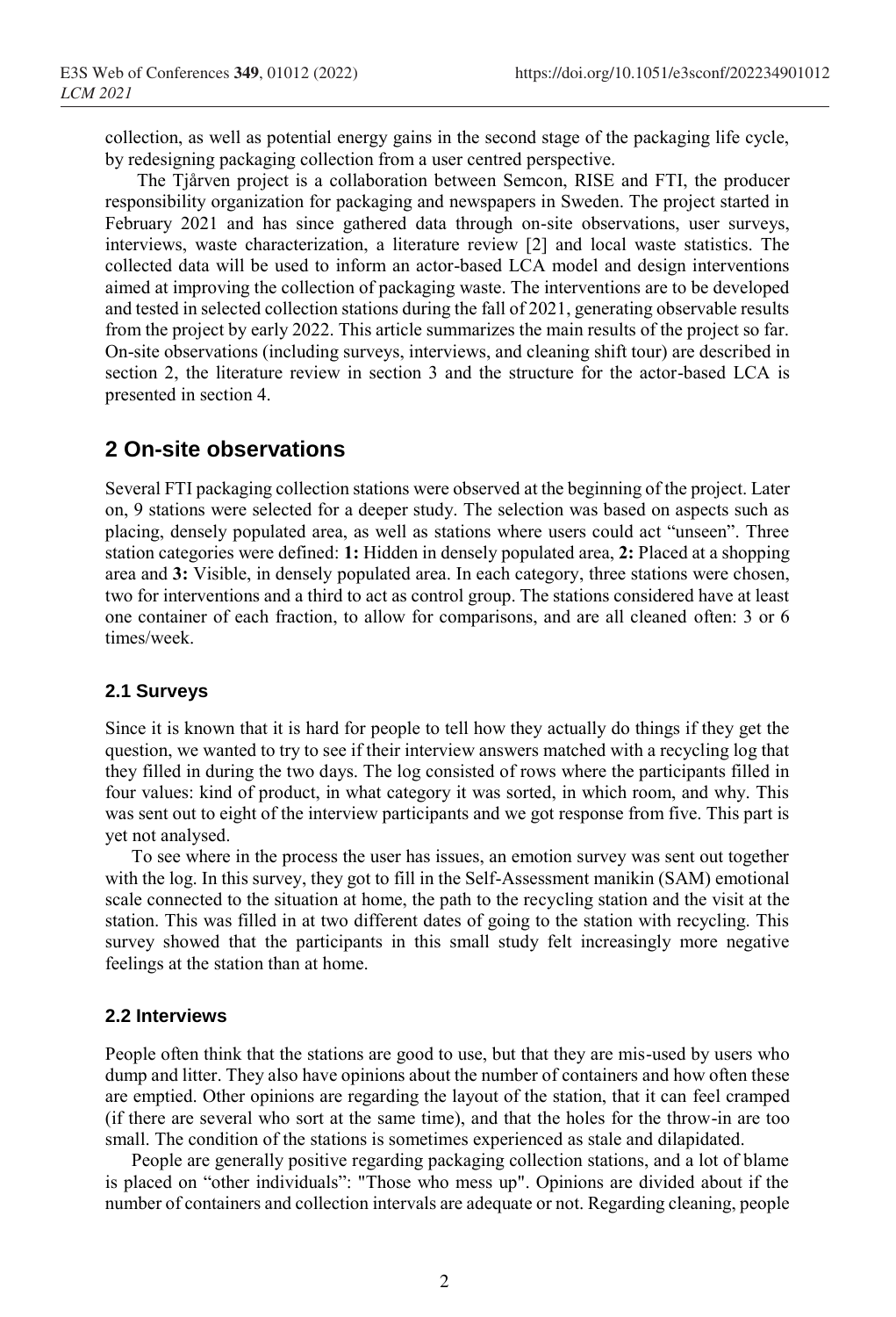think it is generally dirty and that the stations could be refreshed. The place itself is described as gloomy.

People would also like the opportunities to leave other things than packaging and papers at ÅVS. Some believe that FNI offers more opportunities for sorting. Some raise the conditions that the home entails. For example, that they do not have much space for sorting at home. Some also believe that the distance to ÅVS affects, as they cannot carry far. ÅVS is not placed evenly and near to where they are needed. Sometimes it can be difficult to use the stations efficiently; when things are dumped, there are difficulties in reaching the containers.

### **2.3 Cleaning shift**

We followed some cleaners at 8 stations in Gothenburg: The working pace was fast. Some stations were heavily littered while some were tidy and needed no action. Some of the problems the cleaners wished to mention were: The big hole in the container where a rubber cover should be placed. They are often missing, and materials tend to fall out of the vessels. They should be made differently, they easily break. It is a stressful workplace, with diapers and leftover food to be cleaned away. Some things are sorted incorrectly by cleaning staff. For example, diapers put in plastic sorting. Glass that cannot be put in the bin is placed on the ground outside. It is thrown away by the cleaning staff in the containers. The fence also causes difficulties in cleaning. Material to the non-packaging containers is not the staffs' job to sort, but they do it. Large packaging is a problem that is pointed out by both cleaners and residents.

## **3 Literature Review**

The literature review can be divided into two sections, the first focusing on household waste sorting behaviour insights, and the second on extended producer responsibility for paper and packaging products (EPR for PPP) and how they contribute to waste collection systems and recycling behaviour. The first section is based on 5 previous literature reviews focused on waste sorting behaviour and the design of waste collection systems [3, 4, 5, 6, 7], while the second section reviews technical reports from EPR branch organizations. The main aspects form these sources were summarized and the most relevant aspects to the Tjårven project were highlighted in an internal literature review report [2].

### **3.1 Recycling behaviour**

Based on the reviewed articles, specifically the one that compared 36 reported interventions and compared their efficiency [5] and the one that categorized good practices to improve recycling performance from 162 articles [6], the review concludes that social modelling (having prominent people describe how they recycle to influence other's behaviour), environmental interventions (physical changes to the collection stations and associated infrastructure) and communication strategies are the types of interventions that obtain the best results in improving recycling behaviour (in that order). Literature also recommends that how such interventions are defined, should be based on the local context and users' circumstances. Therefore, it is important that the user research and data collection presented in section 2 be used as a base to detail the final project interventions.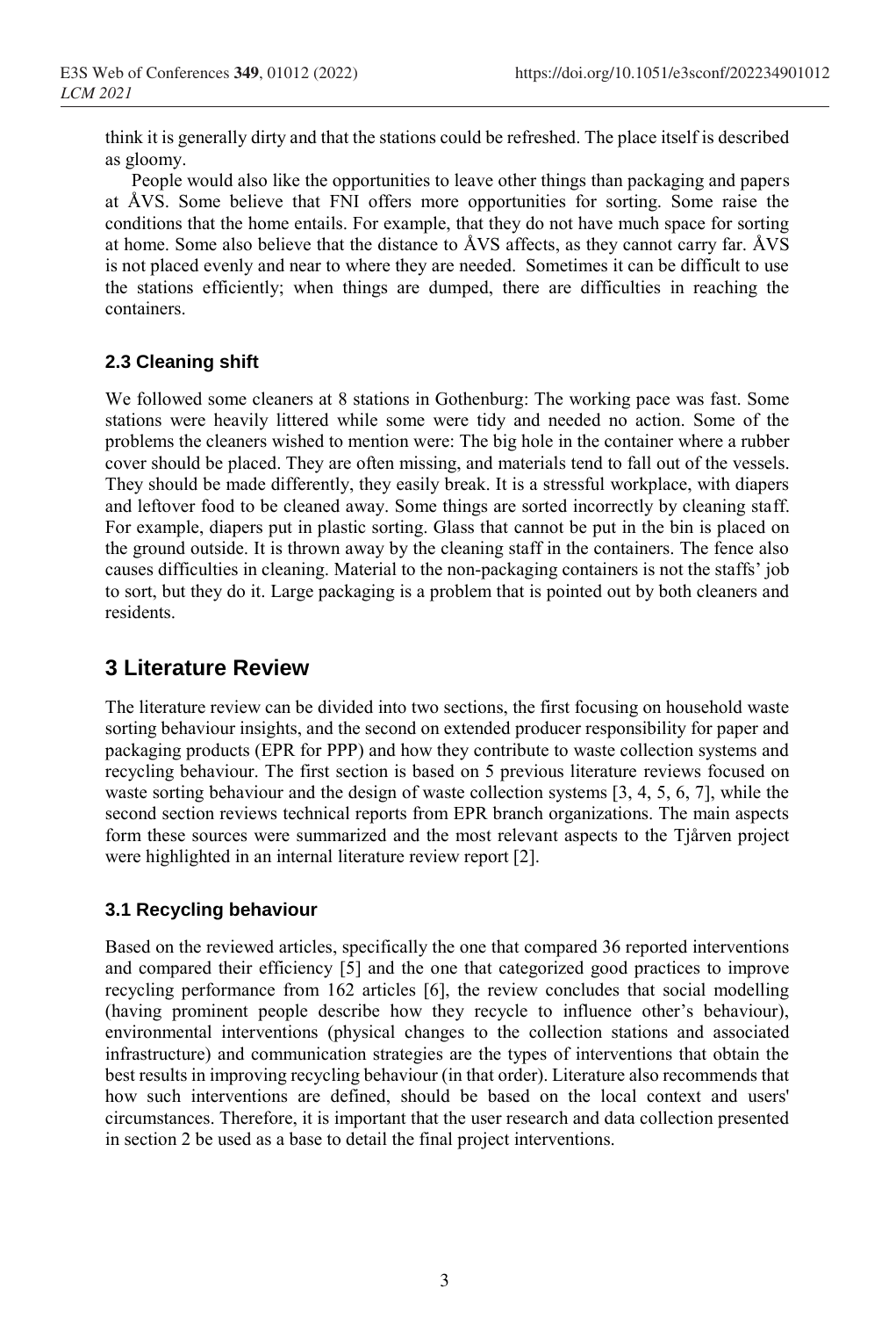#### **3.2 EPR for PPP**

Extended Producer Responsibility Alliance EXPRA was identified as a relevant international EPR association, influential in the European context. FTI is already a member of this organization; however, much of the available EXPRA content can still be used by the project team as a EPR for PPP specific benchmark. Looking at fellow EXPRA member organizations for inspiration with regard to how they communicate and relate to other stakeholders in the Waste Management branch, should be seen as a reminder that the ways the PROs for paper and packaging are currently defined in Sweden is only one way of operating within this legal form. The Swedish regulations that define how FTI operates might be subjected to change based on shifting criteria at the EU, influenced by other EPR frontrunners.

# **4 Actor-based LCA model**

The actor-based modelling has been used in several ways. The goal was to include a userbased perspective on recycling. The case study includes 3 types of stations and a total of 9 stations within two cities (Gothenburg and Örebro). The households have been selected based on participating observation at the stations. At the stations a large number of screening interviews/surveys (45 interviews) and a minor number of in-depth interviews and recycling behaviour logbook (6 city, 1 hidden, 1 shop) were performed.

In order to learn about the stations, the collection and cleaning frequency have been studied (shown in table 1). In the city of Gothenburg, there are 322 stations to be cleaned and 998 containers to be collected (including plastic, metal, paper, and glass). In the city of Örebro, there are 34 stations to be cleaned and 129 containers to be collected.

|                  |                  | $\overline{2}$ |        | $\overline{4}$     | 5        | <sub>b</sub> |              | 8         | 9      |
|------------------|------------------|----------------|--------|--------------------|----------|--------------|--------------|-----------|--------|
| Name             | Bagare-          | Här-           | Mast-  | Lun-               | Bersjön, | Bersjön,     | Haga         | <b>OK</b> | Coop   |
|                  | gården           | landa          | hugget | den                | Kvadrant | Teleskop     |              |           |        |
| Station,<br>City | City, Gothenburg |                |        | Hidden, Gothenburg |          |              | Shop, Örebro |           |        |
| Metal            | 1x               | 1x             | 1x     | 1x                 | 1x       | 1x           | 1x           | 1x        | 1x     |
| Paper/<br>Carton | 4x               | 7x             | 5x     | 2x                 | 2x       | 3x           | 5x           | 3x        | $6+1x$ |
| Plastic          | 2x               | 7x             | 1x     | 7x                 | 1x       | 2x           | 2x           | 1x        | 2x     |
| Glass            | 1x               | 1x             | 1x     | lх                 | 1x       | 1x           | lх           | 1x        | 1x     |
| Container        | 8                | 9              | 6      | 8                  | 8        | 6            | 9            | 9         | 17     |
| Cleaning         | 3x               | 3x             | 3x     | 6x                 | 6x       | 6x           | 6x           | 6x        | 6x     |

**Table 1.** Collection and cleaning frequency at 9 stations.

In order to find out, how households perform their recycling at home, on the way to the recycling station and at the station, an actor-based model for households has been performed. This included storage at home, transport, and the station. In order to identify the actors involved in the activities of sorting and cleaning, some participant observations have been performed on stations, collection and cleaning. The results show that the activity of sorting (and the problem of wrong sorting) has several actors involved, such as the households (for sorting), the cleaners (for after-sorting) and the municipality (for residual waste). The activity of sorting plastic (and the goal of sorting more) has several actors involved, such as households, the cleaners, and the municipality (for residual waste). The activity of cleaning has different actors such as households and cleaners.

The results from the in-deep interviews and recycling behaviour logbooks show that most are satisfied about a simple, control, ordered collection and a short distance. About 20% refer the station as clean and tidy, 20% are stressed at the station because of operators cleaning or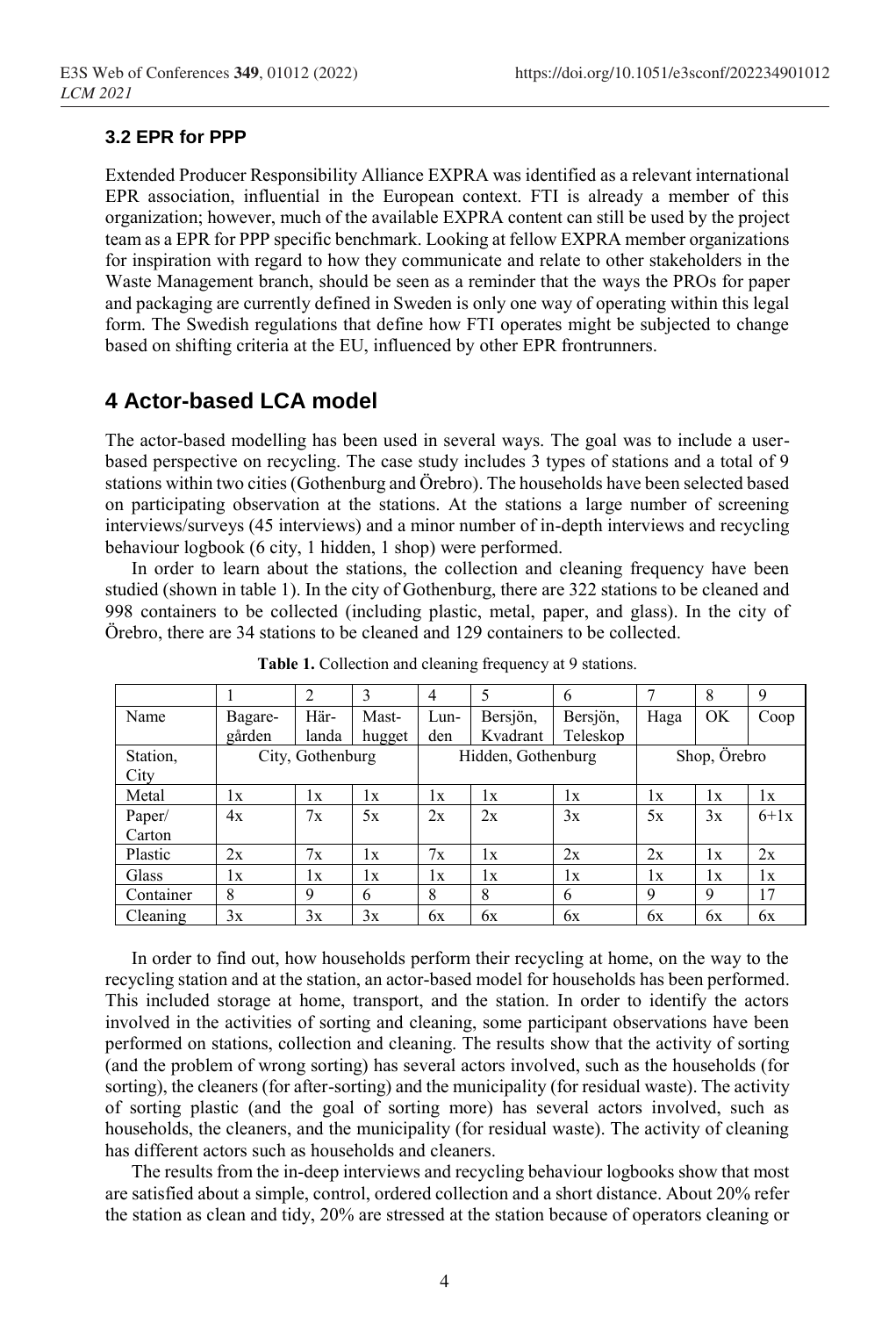emptying, 40% are irritated due to a messy station, and 20% have nothing to report. The results from the 8 in-deep interviews show hinder for collection, such as full stations (2 of 8), the distance (4 of 8), messy stations (1 of 8), and some do not have any hinder (1 of 8). All interviewees feel irritated about food plastic, but do not see it as a problem. All do have correct sorting behaviour. Most of the interviewees dishwash before sorting at home (7 of 8), while half use cold water (3 of 8) and half use warm water (3 of 8). The results from the 45 screening interviews show that: 24 are walking (apartment), 16 using the car (villa), 1 bicycle and 1 electric bike. Most are walking due to a short distance < 1000m. Most are walking in station (city, hidden) and using the car (shopping area).

In order to find out how the recycled material is handled from the recycling station to the recycling park, an actor-based model for recycling has been performed. This included collection, transports, pressing, transports, and pelletised. The recycling rate for metal packaging is 96% and energy reduction is 75-95% [\(www.ftiab.se\)](http://www.ftiab.se/). The recycling rate for glas packaging is 93% and energy reduction is 20% [\(www.ftiab.se\)](http://www.ftiab.se/). The recycling rate for paper packaging is 73% and energy reduction is 40% [\(www.fiskeby.com\)](http://www.fiskeby.com/). The recycling rate for plastic packaging is 44% and energy reduction is 30% [\(www.ftiab.se/Profu\)](http://www.ftiab.se/Profu). The total amount of packaging on the market 585 kton paper, 233,6 kton glas, 217,2 kton plast, 36,2 kton metal ( $\frac{www.scb.se}{s}$ ). The recycling rate for plastic packaging is 44%, while about 0,63 kg/kg is used as new material and 0,28 kg/kg is used as new energy (Profu, 2021). In the latest mapping of plastic flows in Sweden, the results were 96 kton household packaging (material recovery) and 306 kton household residual waste (energy recovery), 790 kton from shops and 130 kton from industry (energy recovery), in total 1434 kton [8].

|             | Glass | Paner  | Plastic | Metal (steel) | Metal (Alu) | Newspaper | Total |
|-------------|-------|--------|---------|---------------|-------------|-----------|-------|
| Recycling   | 94%   | $77\%$ | 28%     | 87%           | 56%         | 89%       | 72%   |
| Household   | 94%   | 66%    | 15%     | 93%           | 53%         |           |       |
| Industrv    | 94%   | 84%    | 46%     | 81%           | 84%         |           |       |
| Goal Sweden | 90%   | 85%    | 50%     | 70%           | 50%         | 90%       | 65%   |

**Table 2.** Recycling statistics and goals for Sweden (FTI, 2021)

The measuring of plastic recycling (sorting rate) shows how much plastic is collected from a sample of 10 kg sorted material. The results show (before the intervention) how much from the 9 stations under June 2021. The results show also plastic collection in general, such as 80% plastic (40% hard plastic + 40% soft plastic), 10% wrong packaging (paper, metal, glass) and 10% others (wrong sorting). The results show also a pattern for wrong sorting behaviour at different stations, such as no plastic packaging or no packaging. Only 5-10% wrong sorting has been identified in the city which can be explained due to strong environmental behaviour. Slightly more wrong sorting 0.5-20% close to shopping areas and the most wrong sorting 30- 50% at hidden stations, for example food residues, sand for pets, or cement products. The latest recycling statistics from 2021 show the need for more recycling for plastic in general. Households do only have a recycling rate of 15%, while the industry's is about 46%, still less than the goal of 50%!

# **5 Conclusions and future outlook**

In order to change collection design and increase the collection of plastic, the design method seems relevant. Previous studies using the design method have shown that it is possible to increase the collection by 30% due to the design of the collection station and information, as well as the design of logistics with a household focus. In the city of Borås, a design-based method has been used that resulted in a closer distance for the stations (www.hb.se, User driven service innovation). The Product Service System PSS method has been used, resulting